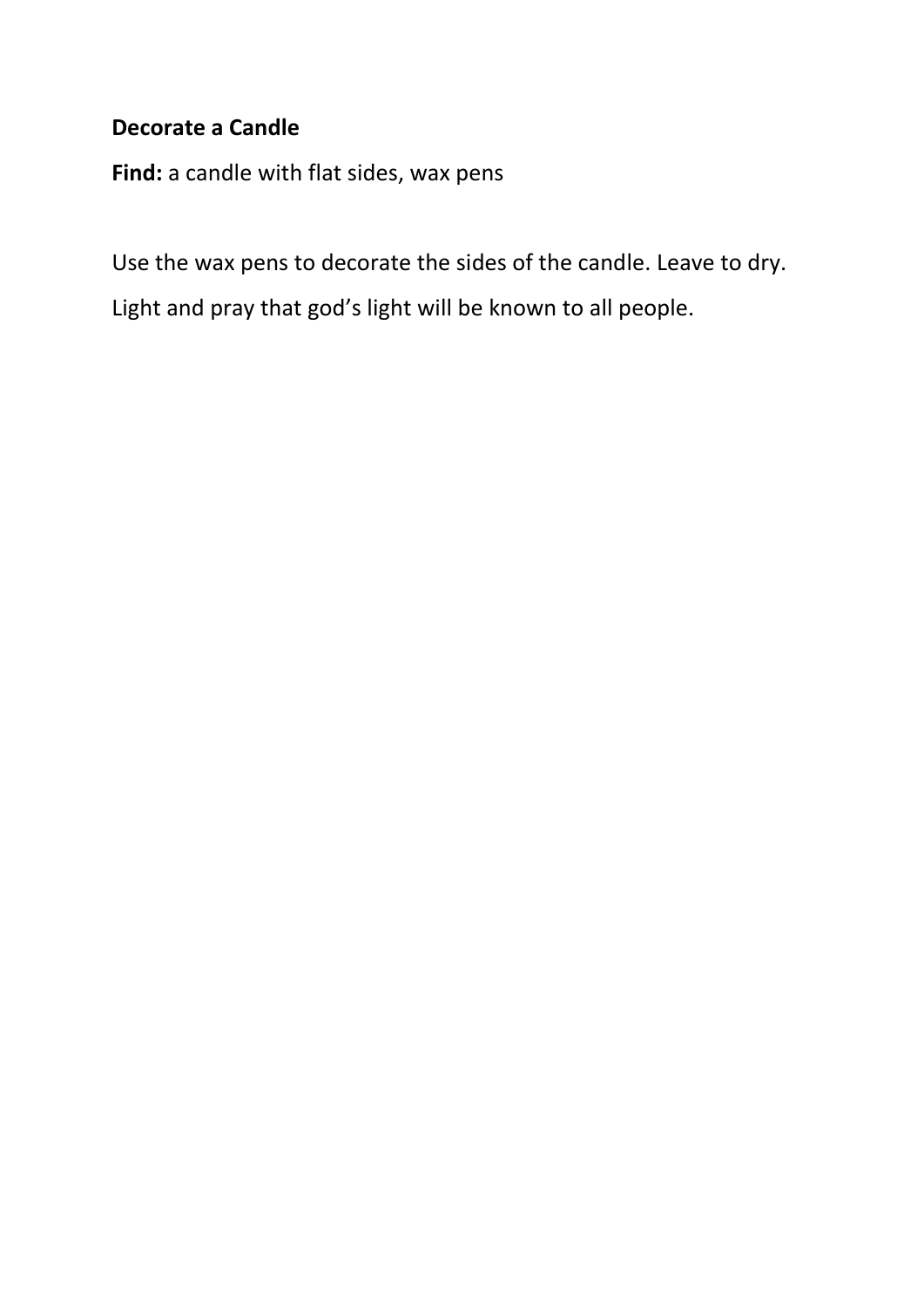# **Make an encouragement card - a 'God bless you' card**

Encourage others with a special message

You will need: coloured card, felt tips/pencils, stickers, sparkles, envelopes.

Simeon blessed baby Jesus. That means he prayed for God's blessing on him. We can pray for God's blessing on people, too. It could be for someone who needs God's love, his help or protection, or to feel God's presence.

- Think of someone for whom they would like to pray God's blessing.
- Make a card, saying 'God Bless You', and write a special message in the card.
- Give the card to the person (socially distanced or through the post) and pray that God will bless them every day this week.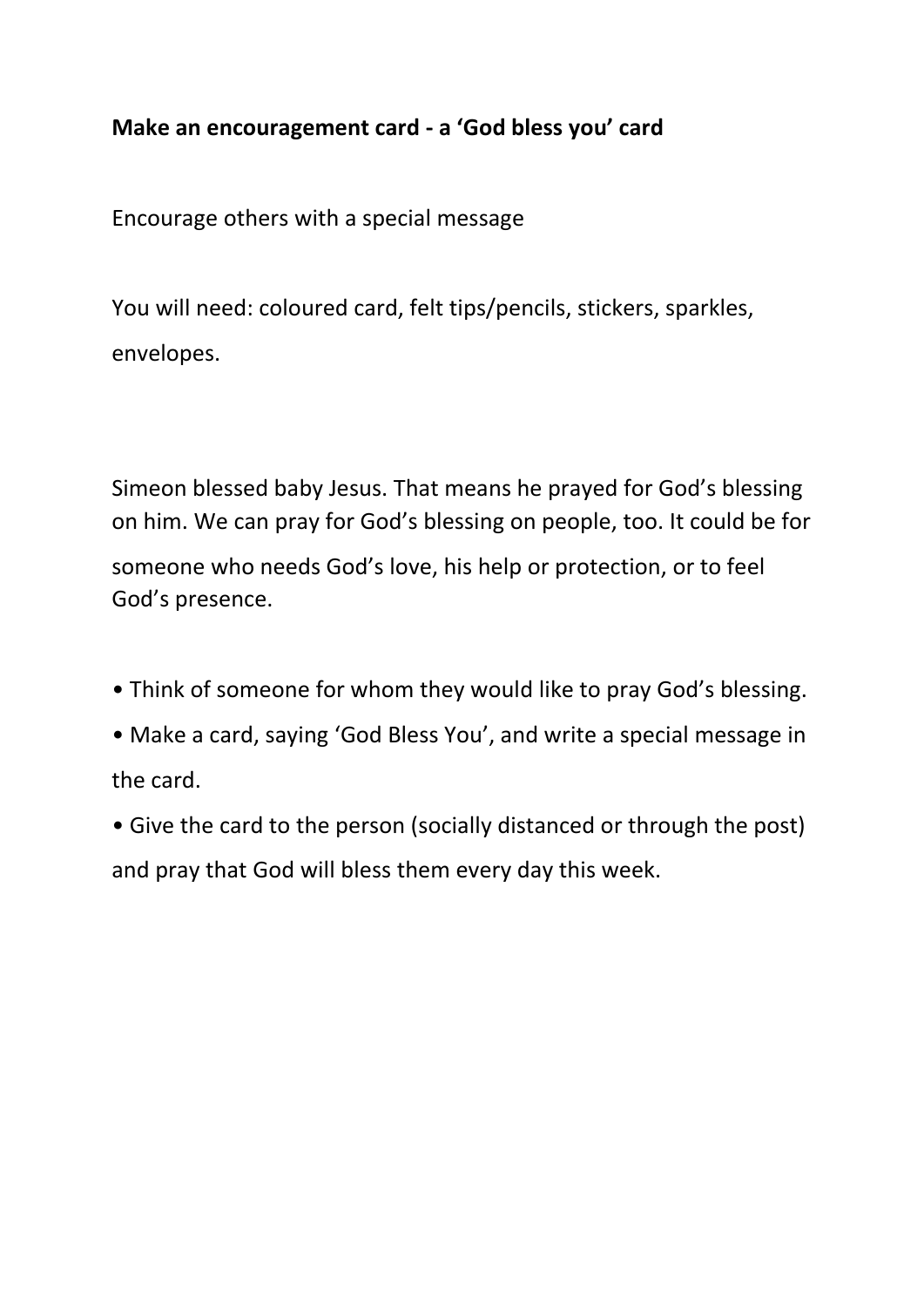## **Make a Prayer Light Tube**

This is a fun way to celebrate Jesus as the light of the world, especially at Candlemas.

Traditionally at Candlemas (or the Presentation of Christ), the passage from Luke 2 where Simeon and Anna meet Jesus is read with the famous lines: "Now, Lord, you can let me, your servant, die in peace as you said. I have seen with my own eyes how you will save your people. Now all people can see your plan. He is a light to show your way to the other nations. And he will bring honour to your people Israel." (Luke 2: 29-32)

Jesus is recognised as the saviour who has come to bring light to dark situations and to show people the way.

Find: battery operated tea lights, A6 size paper, felt tip pens, glue

- Put the A6 Paper in landscape mode and draw pictures of people and places who are going through dark, hard times and need to see some light and hope.
- Wrap the paper around the tea light and glue down the edge to make a tube.
- Ask Jesus to bring his light and hope to these people and situations.
- Switch off the lights and switch the tea lights on. Look at the light shining through the situations as a sign that they have been handed to Jesus. Tell Jesus about the people if you like.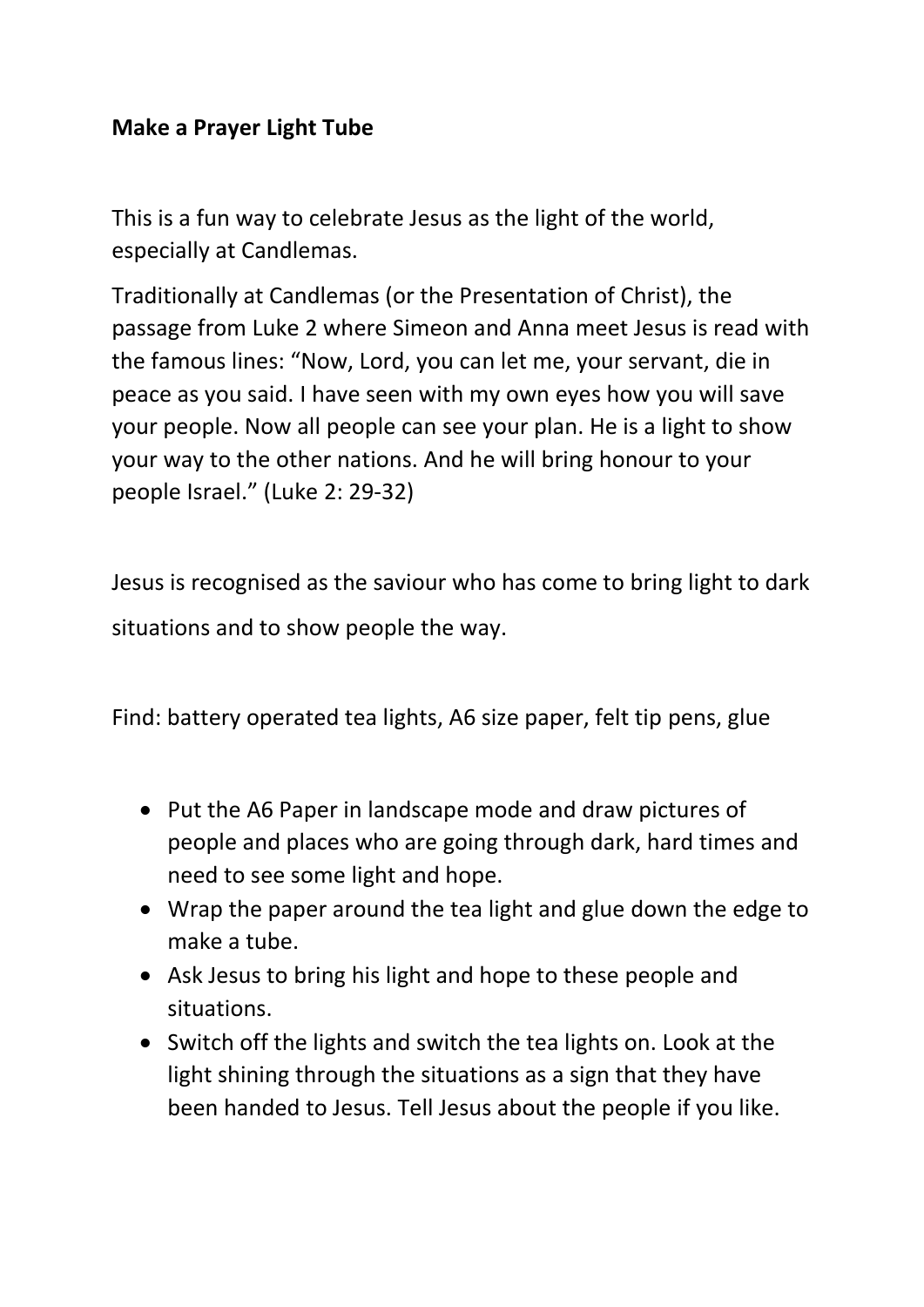# **Make a Quick and Simple Candlemas Candle Cake**

Find: A Swiss roll, some thick buttercream, a cocktail stick, some paper, red/orange/yellow pens, paper plates, scissors, tape.

- Place the Swiss roll vertically on the plate.
- Use the buttercream to cover the cake.
- Make a flame with some paper on a cocktail stick.
- Enjoy sharing the cake, and enjoy sharing the light of Christ.